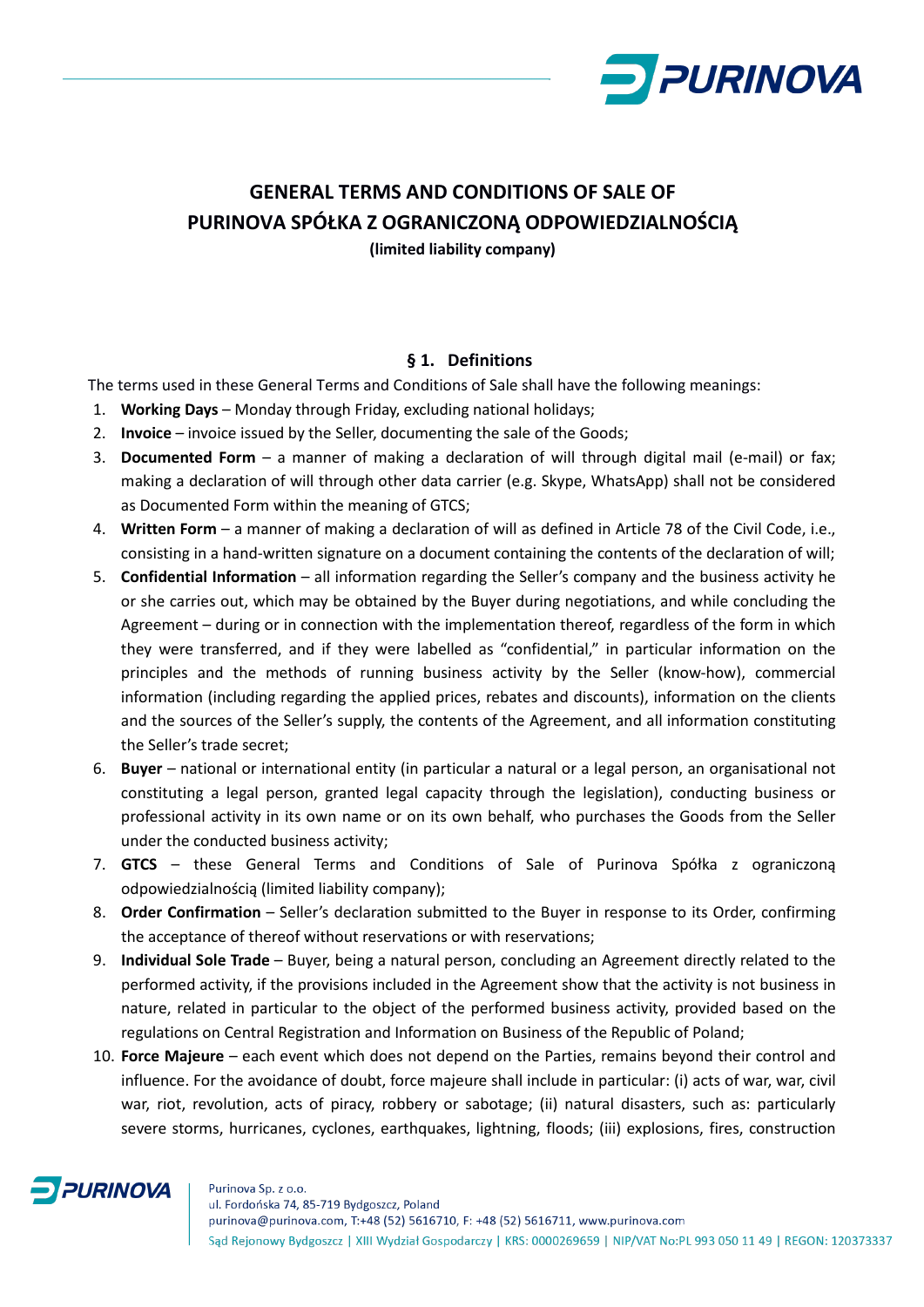

disasters of the Parties' or Seller's suppliers' machinery, plant or manufacturing facilities, as well as other accidents or incidents involving such facilities, plant or manufacturing facilities of the Parties or Seller's suppliers or their infrastructure, not excluding transmission, storage and handling facilities (iv) boycotts, strikes, lock-outs, occupations of buildings or installations; (v) acts (or omissions) of authorities, whether or not in accordance with law (vi) any changes in applicable laws, both national and international, which may affect the performance of the Agreements; (vii) epidemics;

- 11. **Seller** Purinova Spółka z ograniczoną odpowiedzialnością with its registered office in Bydgoszcz, at 74 Fordońska St, 85-719 Bydgoszcz, entered in the Register of Entrepreneurs of the National Court Register maintained by the District Court in Bydgoszcz XIII Commercial Division under the KRS [*National Court Register*] no. 0000269659, holding NIP [*Tax Register Number*] PL 9930501149, REGON [*National Official Business Register*] 120373337 and BDO [*Waste Database*] 000004579;
- 12. **Party** Buyer or Seller;
- 13. **Goods** material possession constituting the object of the Agreement;
- 14. **Agreement** sales Agreement concerning the Goods concluded between the Parties where Purinova Sp. z o. o. is a Seller;
- 15. **Order**  Buyer's declaration submitted to the Seller, expressing its will to conclude the Agreement and containing the significant provisions thereof.

#### **§ 2. General Provisions**

- 1. The GTCS apply to all Agreements and constitute an integral part of each of the Seller's offer and Order Confirmation. The GTCS provided to the Buyer apply to all subsequent offers, Order Confirmation and Agreements concluded after they are submitted to the Buyer and do not require a separate reference and submission each time.
- 2. The Buyer expresses the consent to apply the GTCS with precedence to the general terms of purchase, regulations or other contractual templates applied by the Buyer.
- 3. The provisions of this Agreement shall apply with precedence to the GTCS.
- 4. The Parties to this Agreement shall have the right to expressly exclude the full application of the GTCS or their separate provisions. Such exclusion must be made in Written Form under pain of nullity. Excluding the application of the GTCS shall apply only with respect to the Agreement which expressly excluded such application; such exclusion shall not apply to subsequent Agreements.
- 5. Conclusion of the Agreement, a framework Agreement, placing an Order or acceptance of the Order Confirmation shall be deemed acceptance of the GTCS by the Buyer.
- 6. If the Parties have concluded a framework Agreement which did not expressly include the GTCS, they shall apply to each Agreement concluded based on the framework agreement, without requiring express reference and submitting a copy to the Buyer.
- 7. The GTCS are provided as pdf file and are placed on the Seller's website at [https://purinova.com/images/upload/certyfikaty/gtcs-1-05-2021.pdf,](https://purinova.com/images/upload/certyfikaty/gtcs-1-05-2021.pdf) where the Buyer may download them from and print. The GTCS are provided by sending the GTCS in the form of a pdf file or by providing an address of a website where the GTCS are located.

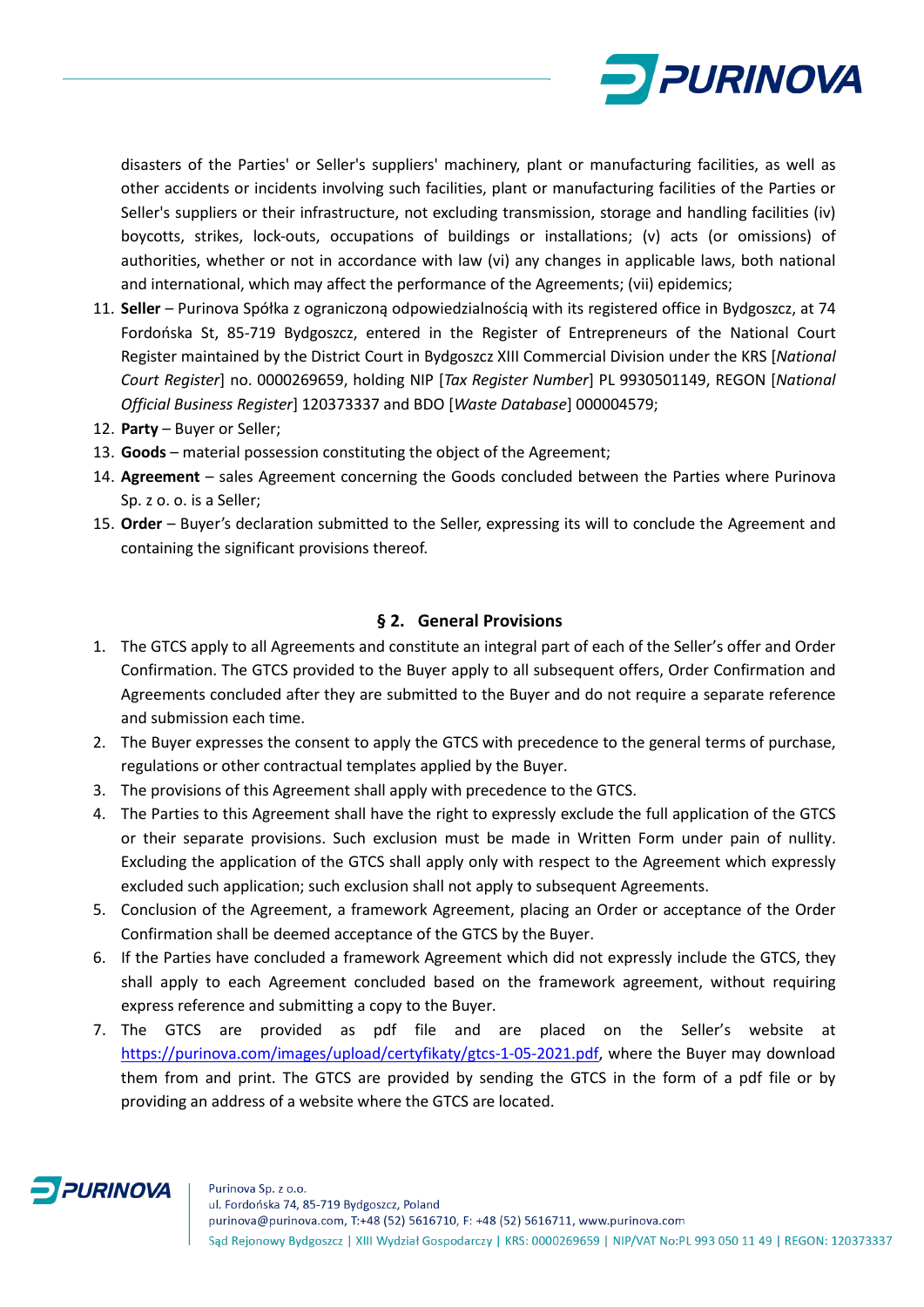

- 8. Information about Goods, including Technical Data Sheet TDS, Material Safety Data Sheet MSDS, Manufacturer's Manual, if required by law, are submitted to the Buyer in Written or Documented Form. The Buyer shall be obliged to become acquainted with the information on the Goods, including the documentation obtained from the Seller before use.
- 9. Any print, machine, calculation or other obvious error which may appear in the offer, Order Confirmation or Agreement shall not bring negative legal consequences to the Seller.

#### **§ 3. Order. Conclusion of the Agreement**

- 1. The Buyer submits the Order in Written or Documented Form. The Buyer shall not have the right to alter or cancel the Order without the Seller's consent.
- 2. The Seller shall confirm the receipt the Order within 3 Working Days, by submitting the Order Confirmation in Written or in Documented Form, or shall reject the Order. The lack of a response shall mean the acceptance of the Order. The Seller's commencement of the execution of the Order shall be also deemed as an acceptance thereof.
- 3. In the event that the Seller has made changes or updates to the Order Confirmation, the Buyer shall accept the Order Confirmation or refuse to accept it within 1 working day. Lack of response within the time limit shall be construed acceptance of the Order Confirmation.
- 4. The Agreement shall be concluded:
	- a) in the case outlined in Item 2 on the moment the Buyer receives the Order Confirmation, or in the case of a lack of an Order Confirmation, at the expiry of the time limit indicated in Item 2, or upon the Seller's commencement of the order execution – whichever is the earliest;
	- b) in the case indicated in Item 3 the moment the Buyer receives the Buyer's Order Confirmation, or in the event of a lack of such acceptance, on the lapse of the time limit indicated in Item 3. Until the conclusion of the Agreement, the Seller has the right to change or to cancel the Order Confirmation.
- 5. The provisions of Articles  $66<sup>2</sup>$  § 1,  $68<sup>1</sup>$  and  $68<sup>2</sup>$  of the Civil Code shall not apply within the scope covered by the GTCS.
- 6. The change or cancellation of the Order, and the Seller's approval for them (pursuant to Item 1), refusal to accept the Order (pursuant to Item 2), refusal of the acceptance of the Order Confirmation (in accordance with Item 3), and the alteration of the terms of the Agreement shall be made in Written or Documented Form under pain of nullity.
- 7. The Buyer ensures that the person placing the Order or accepting the Order Confirmation is duly authorised to represent the Buyer, otherwise the Buyer shall accept all the negative consequences.
- 8. The Seller ensures that the person issuing the Order Confirmation or is duly authorised to represent the Seller, otherwise the Seller shall incur all the negative consequences.
- 9. In the case of Buyers whose registered offices are situated outside of the Republic of Poland, the Parties to the Agreement shall use English during the performance of the Agreement. In particular, the communication between the Parties, as well as documents related to the Agreement shall be made in English.

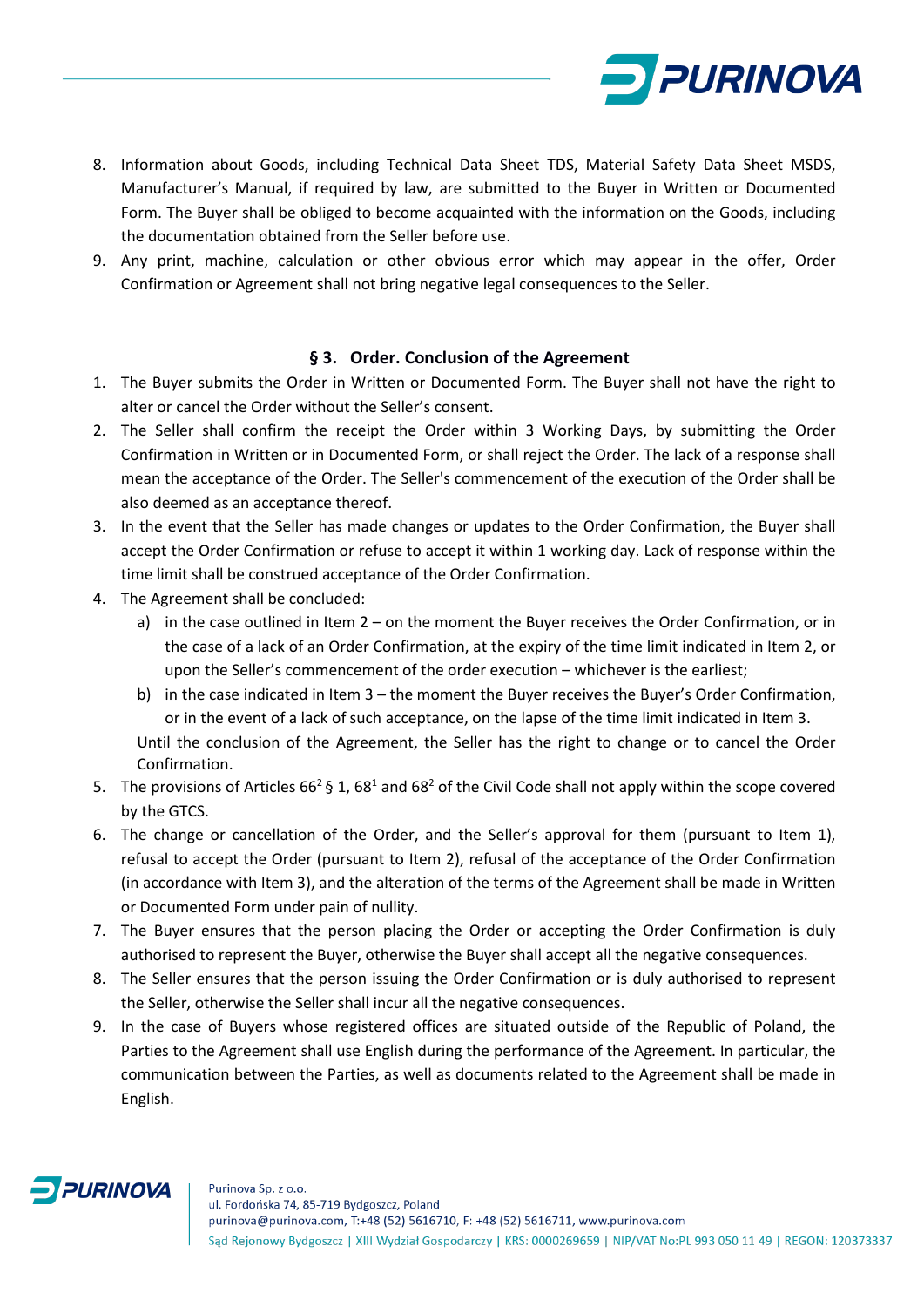

- 10. The Agreement concluded in manners indicated in Items 2-3 shall constitute the entirety of the agreement between the Parties concerning the object of the Agreement, and shall replace all the possible earlier agreements made verbally or in writing in respect to the object of the Agreement.
- 11. Technical labels or the name of the Goods shall be used consistently, however such information shall not give rise to claims with respect to meeting certain features or qualities by the Goods. In the event of doubts regarding the features of the Goods, prior to making the Order, the Buyer shall contact the Seller for clarification.

#### **§ 4. Sales**

- 1. Sale is made on the moment the Goods is provided, determined in accordance with  $\S$  5 item 2.
- 2. If the Agreement determines the country of destination of the Good, it shall mean that the Seller must not resell the Goods to another country.
- 3. In the event that the Buyer violates the prohibition indicated in Item 2, the Buyer shall pay the Seller a contractual penalty in the amount of 20% of the value of the Goods per each violation. The Seller reserves the right to claim compensation in excess of the reserved contractual penalty or to claim compensation on general principles.
- 4. The Seller has the right to withdraw from the Agreement until the time of its performance, in particular in the event that the execution of the Agreement would put the Seller at risk of a significant material loss in the event of an extraordinary change of relations.

#### **§ 5. Delivery Terms**

- 1. The Goods must be delivered on the conditions defined in the Agreement, including in the GTCS.
- 2. The Goods are delivered on the moment it is deemed delivered pursuant to the defined Incoterms delivery base. The preceding sentence shall apply accordingly in the case of partial deliveries.
- 3. The risk of loss or damage to the Goods as well as the encumbrances and the benefits related to the Goods shall pass on to the Buyer upon delivery.
- 4. In the case the Agreement, including the GTCS indicated Incoterms delivery base, the valid Incoterms in the current version applicable as at the date of entering the Agreement shall apply.
- 5. The principles of incurring the costs of delivery, insurance and packaging the Goods are defined in the agreed Incoterms delivery base.
- 6. The Buyer shall provide the Seller with detailed instructions related to the delivery (i.e., detailed place of delivery, person authorised for collection), at the latest on the following dates prior to the planned shipping date of the Good:
	- − for sea shipments 14 days at the latest,
	- − for tanker shipments 7 days at the latest,
	- − for full truck loads in the territory of Poland 3 days at the latest,
	- − for full truck loads outside of the territory of Poland 7 days at the latest,
	- − for small part loads in the territory of Poland 1 day at the latest,
	- − for small part loads outside of the territory of Poland 4 days at the latest.

## **PURINOVA**

#### Purinova Sp. z o.o.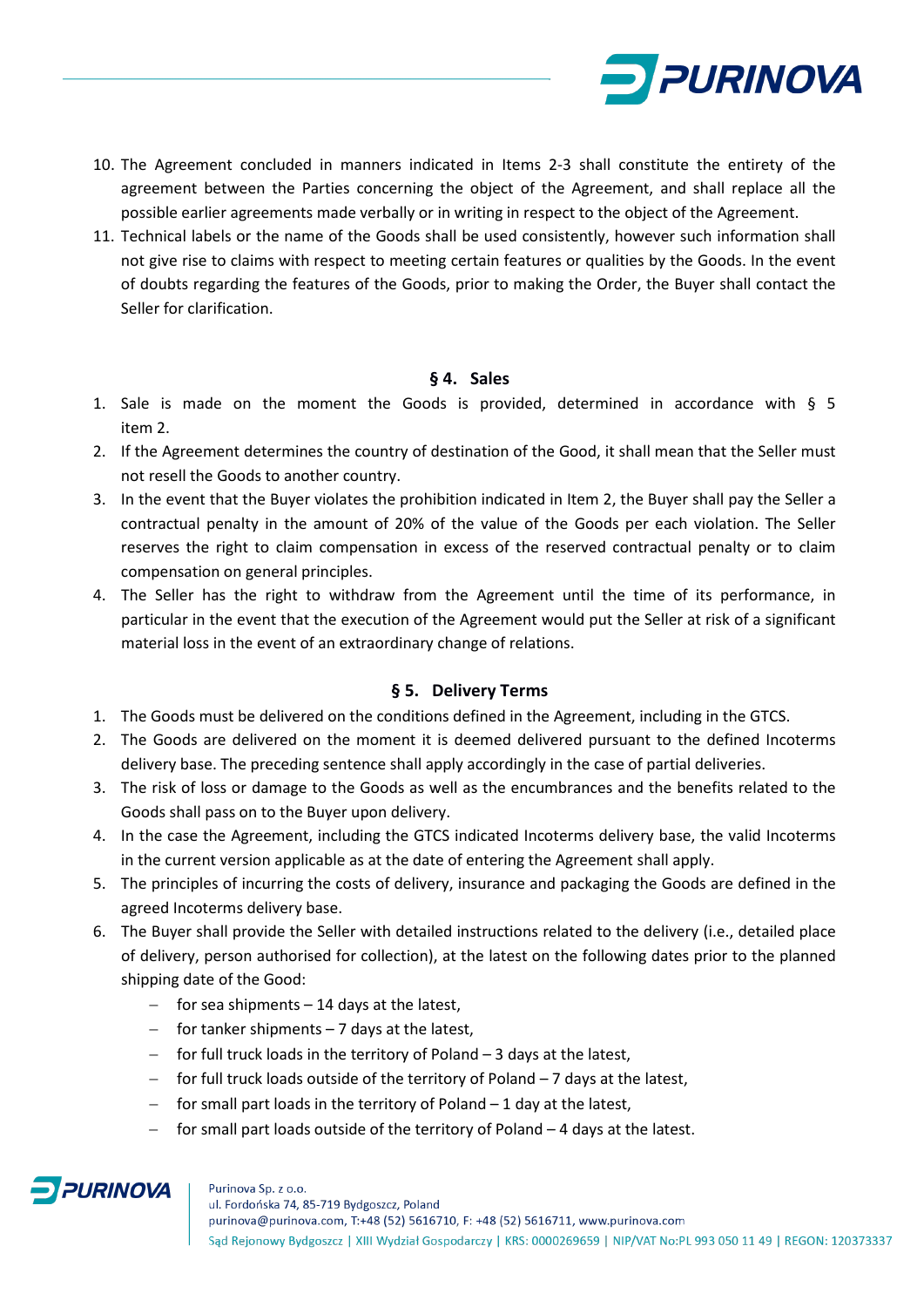

If the shipping is planed prior to the time limits indicated in sentence 1, the Buyer shall forward detailed instructions regarding the delivery, immediately after the Seller confirms the planned shipping date. The Instructions shall not alter the Agreement, in particular impose obligations on the Seller. Instructions provided after the expiry of the time limit indicated in sentence 1 or constituting the amendment of the Agreement shall remain binding for the Seller, if they are confirmed by the Seller. Additional costs or expenditures incurred by the Seller due to the performance of the instructions received from the Buyer shall be charged against the Buyer.

- 7. The time limit for delivery defined in the Agreement is indicative. In particular, the Seller shall not be responsible for delays in delivery caused by act or omissions of the carriers.
- 8. The Buyer shall inform the persons whose services it uses during the performance of the Agreement about the need to observe the OHS regulations applicable at the location where the Goods are collected. In the event of a failure to observe the regulations, the Seller shall have the right to refuse to issue the Good. In such case, the Seller shall have the rights due for the Buyer's late collection of the Good.
- 9. Partial deliveries are permitted.
- 10. The Buyer ensures that the person collecting the Goods on the place of delivery makes the collection on the name and on behalf of the Buyer. Otherwise, the Buyer shall bear the resulting negative consequences.
- 11. In the event of a late collection of the Goods by the Buyer, the Buyer shall pay contractual penalty to the Seller in the amount of 1% of the uncollected Goods for each day of delay. If the Buyer informs the Seller on the existence and the reasons for the delay at the latest on the agreed issue date, the contractual penalty defined in sentence 1 shall accrue beginning on the fifth day after the laps of the defined issue date. The Seller reserves the right to claim compensation in excess of the reserved contractual penalty or to claim compensation on general principles.
- 12. In the event of a delay in the collection of the Goods exceeding 2 weeks, the Seller shall have the right to withdraw from the Agreement.
- 13. If the delivery is made within the area of the European Union, the Buyer shall fulfil the obligations outlined in the regulations of the European Union law, in particular in relation to INTRASTAT, the tax on goods and services and excise duty.
- 14. The Goods are delivered loose or in non-returnable packaging. The provisions made in the GTCS with respect to the transfer of the risk of loss or damage to the Good, the related obligations and benefits and ownership shall apply accordingly to packaging materials. The Buyer shall process the generated waste in accordance with the applicable laws.

#### **§ 6. Price. Payment Terms**

- 1. The Invoice constitutes the basis for the payment for the Goods.
- 2. The payment of the price shall be made in the manner defined in the Agreement. The Seller shall cover the costs of transfer applicable by the Seller's bank. The remaining costs of the bank transfer, in particular the costs of correspondent account and the Buyer's bank shall be incurred by the Buyer.

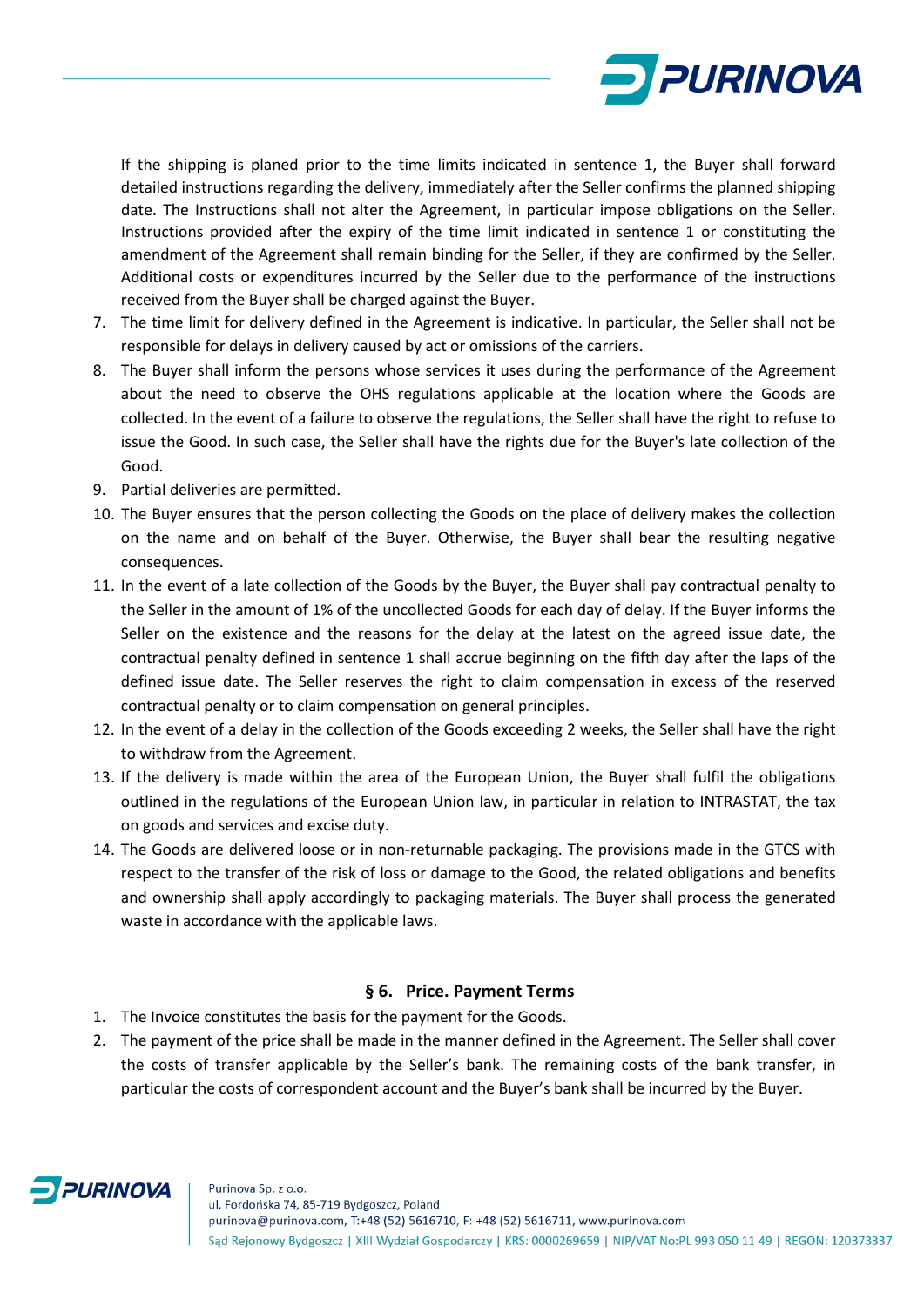

- 3. The Buyer's claims (debts) against the Seller due for any title, in particular the claims resulting from the Agreement shall not be deduced from the debt due to the Seller for the payment for the Good, and do not grant the right to delay or refuse the payment for the Good.
- 4. The payment shall be deemed to be made on the moment of crediting the bank account indicated in the Invoice.
- 5. Regardless how Buyer indicates, Seller reserves the right to apply the payment towards the longest outstanding debt plus related interest and costs in the following sequence: costs, interest, principal claim.
- 6. In the event of the Buyer's late payment, the Seller shall have the right to:
	- a) claim interest in the amount defined in the legal regulations applicable to the Agreement,
	- b) claim to satisfy the damage resulted from the delay,
	- c) to withhold further Deliveries of the Goods until the payment is made.

In the event that the delay exceeds 14 days, the Seller has the right to withdraw from the Agreement.

- 7. Acting at its sole discretion, the Seller has the right to grant the Buyer with a borrowing limit, up to which the Buyer may purchase the Goods based on deferred payment principle. The Seller shall provide information on the current level of the borrowing limit per the Buyer's request. The Seller has the right to grant the limit to the Buyer, based on meeting specific conditions, in particular with respect to setting specific guarantees. The limit shall be granted, amended or cancelled solely at the Seller's discretion.
- 8. In justified cases, in particular in the event of doubts with respect to the Buyer's financial standing (i.e., Buyer's insolvency, filing for bankruptcy or initiating any restructuring proceedings against the Buyer, initiating liquidation proceeding, the Buyer is late with payment for a period exceeding 30 days, reducing the Buyer's financial credibility, loss of payment security from the Buyer), the Seller has the right to reduce or to cancel the credit limit. Reduction or cancellation or the limit may be made on each stage of the performance of the Agreement.
- 9. In the event of a reduction or cancelling the credit limit defined in Item 7, the Seller shall have the right to:
	- a) limit or refuse to carry out further Deliveries of the Goods,
	- b) carry out a partial Delivery of the Goods, in the event of a potential excess of the limit of debt,
	- c) withdraw from the Agreement, and in the Agreement was partially performed from its unperformed part,
	- d) request immediate repayment of the total part of the used debt, regardless of the maturity date.
- 10. In the event of settlements in foreign currencies effectively carried out in Polish zloty, the average exchange rate of the transaction currency published by NBP [*National Bank of Poland*] on the day preceding the day of issuing the Invoice.
- 11. The Buyer shall make the payment from its own bank account. In the event that the Seller receives the payment from a third party, the Seller has the right to reject the payment or request:
	- a) the Seller to confirm if the payment was made on its behalf,
	- b) the third party to file a declaration that it was aware that it was not obliged to make the make payment, that the payment was not made with return obligation, or in order to avoid

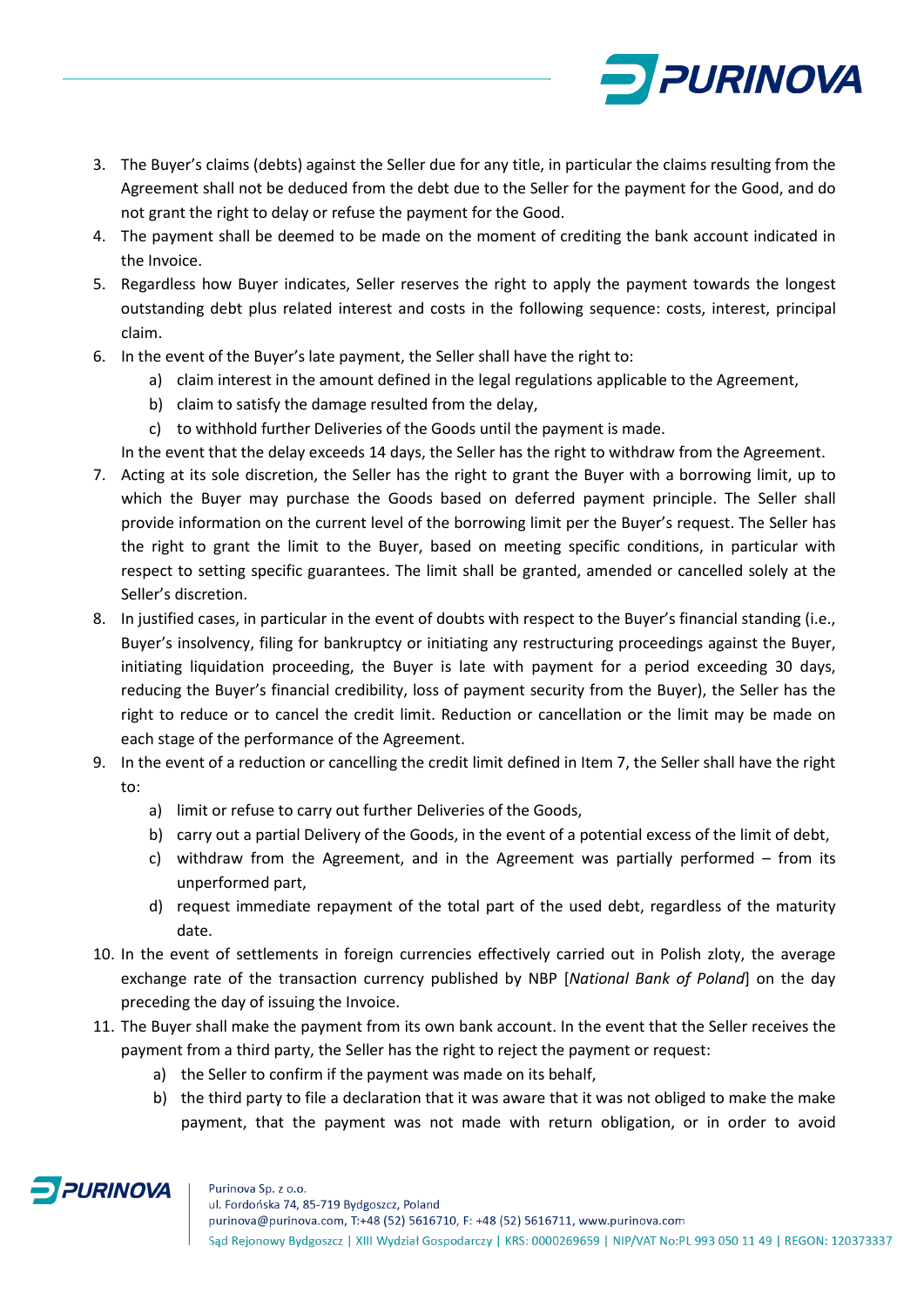

coercion, nor to perform an invalid legal activity, and that it shall not request the Seller to refund the amount paid in.

The Seller shall have the right to cease any further actions (in particular the delivery of the Goods) until it has received appropriate statements from the Buyer or a third party.

In addition, if a third party demands the return of the amount paid from the Seller in contrary to the submitted declaration, the Buyer shall be obliged to pay the equivalent of this amount to the Seller or the third party as requested by the Seller. The Seller shall refund the amount received to the third party upon receipt of the equivalent amount from the Buyer.

#### **§ 7. Complaints. Responsibility**

- 1. The Seller undertakes that the Goods shall meet the quality parameters defined in the Agreement. Each batch of Goods shall be provided with a Quality Certificate.
- 2. The Buyer undertakes to examine the Goods in the manner typically applied to the Goods of that type immediately upon accepting the delivery of the Goods prior to starting the use or resale of the Goods, however not later than within 10 days after the Buyer receives the Goods.
- 3. Immediately upon discovering the defect, however not later than within 14 days after the date of receipt of the Goods, the Buyer shall notify the Seller of the defect (complaint). The term "defect" is defined as a non-compliance with quality parameters defined in the Agreement. The complaint shall include at least: the name of the Goods, quantity and quality of the Goods covered by the complaint, batch number, Order number, reason for the complaint, description of the defect. Upon receipt of the complaint, the Seller may send the Buyer a complaint form and a request to fill it out. In such case, the Buyer shall be obliged to return the completed claim form within 1 working day upon receipt. The complaint should be accompanied by: photographic documentation, laboratory analysis results – if in possession of the Buyer. In the case of quantitative and qualitative complaints concerning a defect that occurred during transport (e.g., damage, freezing), the Buyer shall provide the Seller with a protocol of receipt of Goods and the protocol of discrepancies, signed by the carrier. In the case of full truck loads, the entry about the discrepancy shall be made in the CMR document, under pain of losing the complaint rights under that title. The complaint and the complaint form must be submitted in Written Form or by e-mail.
- 4. The Buyer shall lose his/her rights under the warranty if he/she has not examined the Goods, or has not made a complaint pursuant to the provisions made in Items 2 and 3.
- 5. The complaint shall be accepted solely if the Goods in question are properly secured and if they remain, if possible, in the packaging in which they were transported. If the Buyer notices a defect while using the Goods, it shall be obliged to immediately stop the works.
- 6. The Seller shall consider the complaint within 14 Working Days upon receipt, subject to Items 7 and 8, and the time limits resulting from the law, and the time limits for handling complaints by the Seller's subcontractors.
- 7. The complaint procedure shall be suspended if the complaint is incomplete, including in the event that the Buyer fails to send the complaint form. The Seller shall immediately notify the Buyer about the complaint procedure and provide the underlying reasons. The Buyer is obliged to complete the

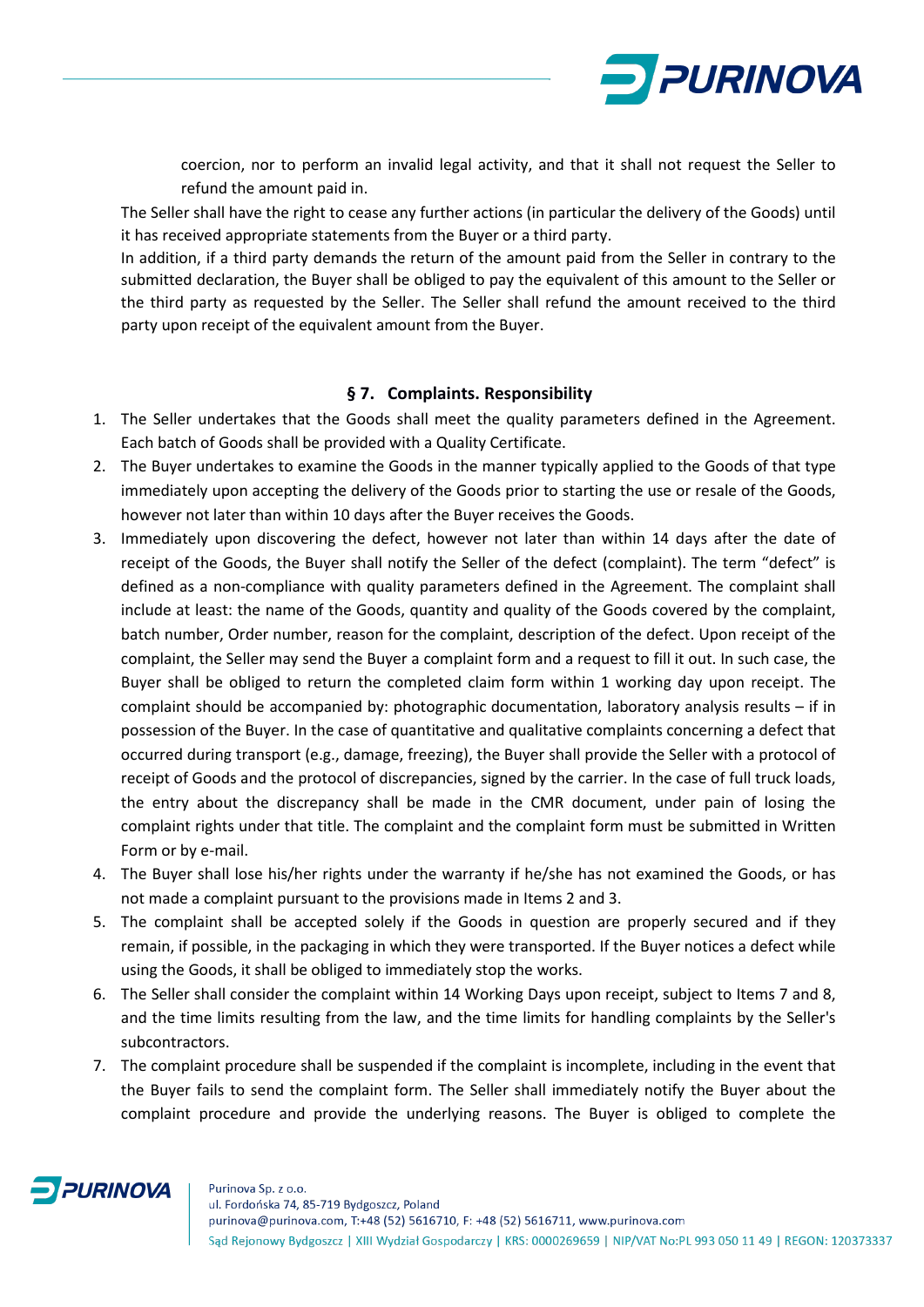

complaint, including the complaint form, within 5 working days upon receipt of such notice. Failure to complete the complaint, including the complaint form, within this period shall be treated as withdrawal thereof.

- 8. The Seller has the right to request the Buyer to provide samples of the Goods under complaint. The complaint procedure shall be suspended while awaiting the delivery of the samples. The Buyer shall be obliged to provide samples within 7 working days upon receiving a request from the Seller. Failure to deliver samples within the specified time limit shall be treated as a withdrawal of the complaint. The costs of taking and delivering the samples shall be borne by the Buyer. In the event that the complaint proves to be justified, the Seller shall reimburse the Buyer for the costs incurred.
- 9. In the event that the Seller does not accept the quality complaint, the dispute shall be settled by an independent verification unit selected jointly by the Parties, and in case of disagreement – by the Seller. Its decision shall be final and binding on both Parties. The costs of the verification body's ruling shall only be borne by the Seller only in the case if the Seller's claims are unjustified. The Buyer shall bear all the costs in the remaining cases.
- 10. If the complaint is accepted, the Seller shall, at its own discretion:
	- a) replace the Goods with goods free from defects; or
	- b) reduce the price of the Goods due to the defect, proportionally to the value of the defective Goods with respect to the value of the Goods without the defect.
- 11. Lodging a complaint shall not release the Buyer from its obligation to pay for the Goods. In the event that the complaint is accepted, and the price of the Goods is reduced due to a defect, an appropriate part of the price already paid by the Buyer shall be refunded to the Buyer on the basis of a corrective invoice immediately upon the confirmation of its receipt by the Buyer.
- 12. To the extent permitted by law, the Seller's liability for damage to persons, property or the environment caused by or through the use of the Goods and products manufactured using the Goods shall be excluded.
- 13. The Seller shall not be liable for any consequences caused by the use of the Goods by the Buyer or any third parties.
- 14. At the Seller's request, the Buyer shall transfer the claim for damages against the carrier to the Seller or the entity designated by the Seller.
- 15. In the event of a breach of the Agreement, including the provisions of GTCS, the Seller shall have the right to withdraw from the Agreement within 30 days upon learning about the breach.
- 16. Claims and procedures described in this paragraph shall exhaust all liability of the Seller due for the sale of the Goods; in particular, Seller's liability with respect to the warranty for defects of the Goods and under non-performance or undue performance of the obligation shall be excluded to the extent permitted by law.

#### **§ 8. Retention of title to the Goods.**

- 1. The Seller reserves the ownership of the delivered Goods until the price has been covered
- 2. In the event that the Buyer processes the Goods constituting the property of the Seller, the reservation of the Seller's property right shall be transferred to the processed product. In the event of

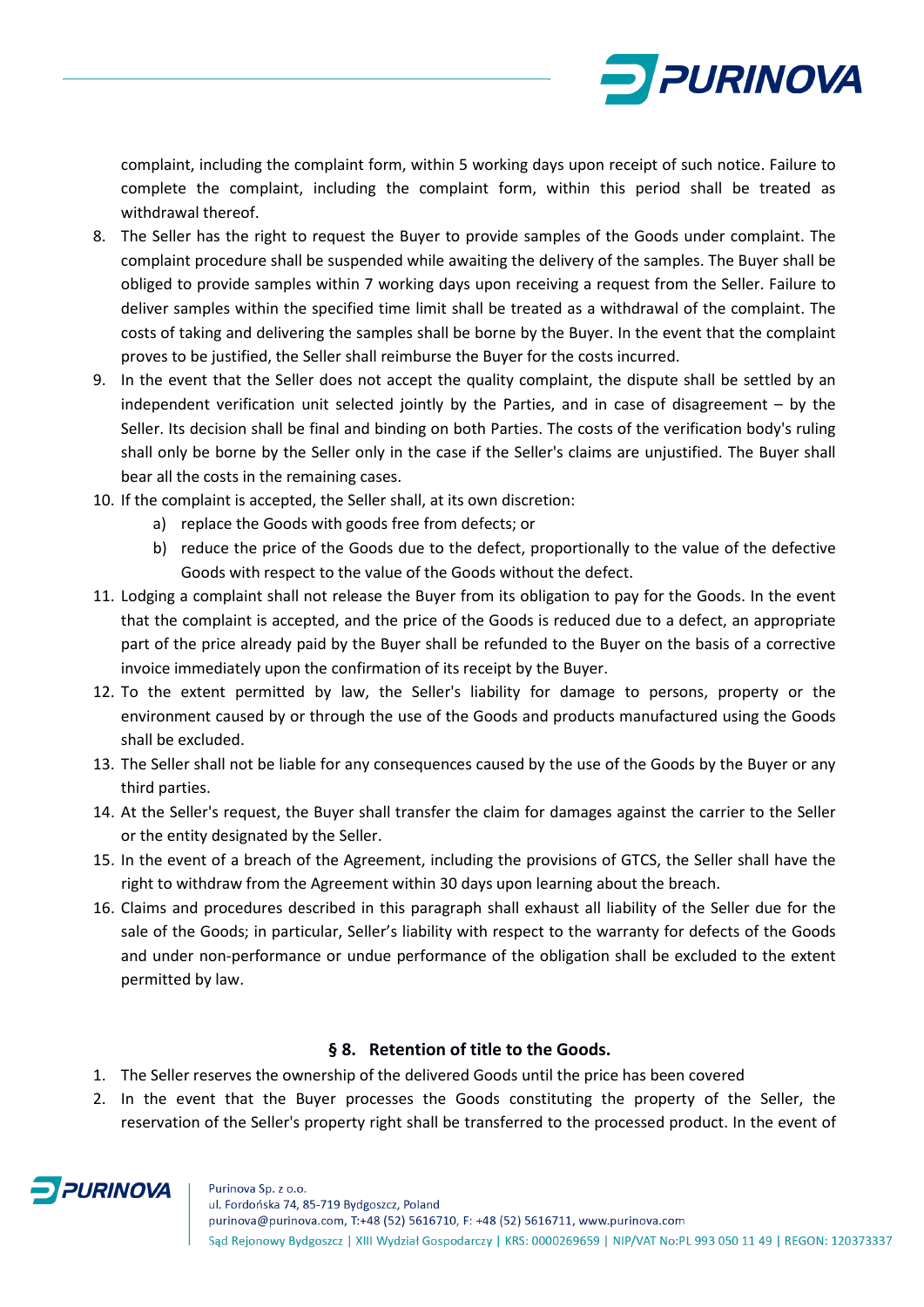

processing, combining or mixing the Goods with another item, the Seller shall acquire the right of coownership in the newly created product in a proportion relative to the ratio of the value of the new item to the value of the Goods.

- 3. The Buyer shall store the property or joint property of the Seller at its own cost and risk.
- 4. The Seller authorises the Buyer to use the Goods which constitute the property of the Seller in the ordinary course of business. The Seller shall have the right to revoke this authorization at any time, in particular in the event of circumstances deemed by the Seller as a threat to its interests, e.g., when the Buyer is in delay with payment for the Goods, in the event of filing a petition for bankruptcy or commencement of restructuring proceedings against the Buyer or in the event of initiating liquidation procedure.
- 5. The Buyer shall not have the right to establish any pledge, transfer of ownership by way of security or establishing any other security or encumbrance on the Goods constituting the Seller's property.
- 6. At the moment of concluding the Agreement, the Buyer transfers the liabilities related to further sale by the Buyer of the Goods or a product manufactured with the use of the Goods constituting the property of the Seller to the Buyer. The Seller authorises the Buyer to collect the transferred receivables from its customer. This authorisation may be revoked at any time. Upon request by the Seller, the Buyer shall notify its customer of the transfer.
- 7. The Buyer shall be obliged to insure the Goods subject to retention of title. In the event of damage, the Buyer shall assign the receivables to which it is entitled from the insurer to the Seller.

#### **§ 9. Excise Duty**

- 1. The Goods are not intended to be used for heating or propulsion purposes, nor to be used in the production of engine or heating fuel or as an additive/additive to engine or heating fuels.
- 2. If the Buyer intends to use the Goods for propulsion or heating purposes or for production of engine fuels or as an additive/admixture to engine or heating fuels, the Buyer shall inform the Seller thereof prior to the conclusion of the Agreement. The information should be provided in Written or Documented Form.
- 3. In the event of a change of the intended use indicated in Item 1 or a violation of the obligation indicated in Item 2, the Buyer agrees to increase the selling price of the Goods by the value of the excise tax due and all applicable fuel charges. In addition, the Buyer undertakes to immediately reimburse the Seller for all costs incurred due to the change of the intended use of the Goods, including the costs of any interest paid on tax arrears.

#### **§ 10. Force Majeure**

- 1. The Parties shall not be liable for non-performance or improper performance of the Agreement due to Force Majeure.
- 2. The Party which is unable to perform an obligation due to Force Majeure shall immediately notify the other Party, however not later than within 3 days after the notification became possible and provide

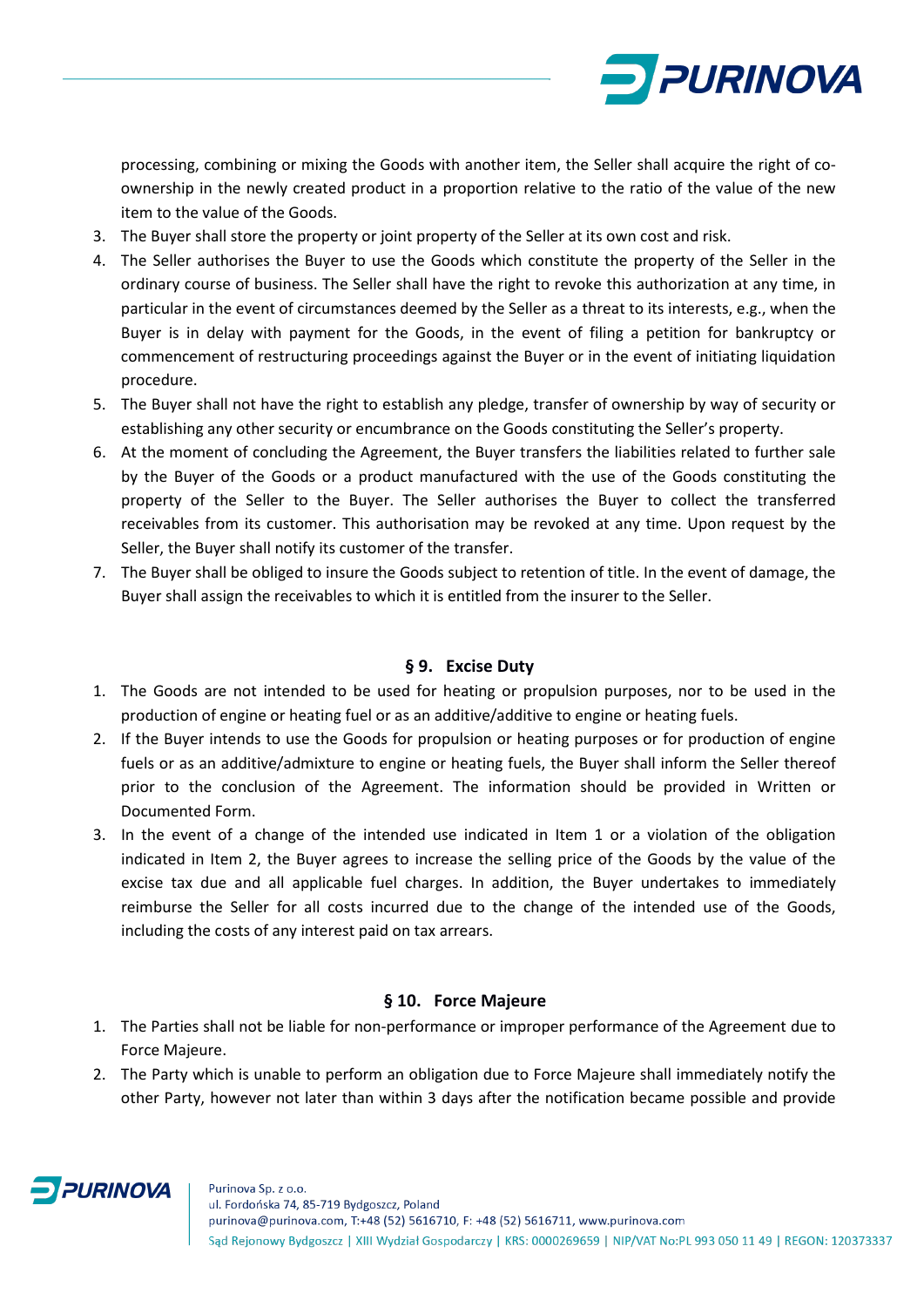

reliable evidence thereof. When the Force Majeure ceases, the other Party should be immediately notified. Failure to issue such notification shall null the right to claim Force Majeure.

- 3. The Seller may withdraw from the Agreement if the duration of Force Majeure exceeds one month. The withdrawal may be executed until the cessation of Force Majeure.
- 4. Force Majeure acting on the Seller's supplier shall be considered as Force Majeure acting on the Seller. If Seller's supply sources are stopped either for a given period of time or for good, the Seller shall not be obligated to cover requirements by alternative external sourcing.

#### **§ 11. Intellectual Property Rights. Third party rights**

- 1. The sale of Goods shall not transfer any intellectual property rights related to the Goods or documentation of the Goods to the Buyer. To the extent to which the right is not exhausted for a specific Good, and the use of the right is necessary for the Buyer's further use of the Good, the Seller shall be deemed to have granted the Buyer an implied license without the right of sub-license, covering the use of intellectual property to the narrowest extent permitting normal use of the Goods in accordance with their social and economic purpose.
- 2. In the event that the Goods are delivered in the Seller's packaging containing proprietary names of the Goods, in particular the reserved or applied for trademark, the Buyer shall not have the right to repack and resell the Goods under other labels; nor to remove, change or duplicate labels contained on the packaging, or to use such labels in its own activity without the Seller's consent expressed in Written or Documented Form under pain of nullity.
- 3. The Buyer shall be obliged to promptly notify the Seller of any claims or demands made to the Buyer by third parties in connection with the alleged infringement of intellectual property rights of third parties through the purchase, use, processing, sale or other forms of commercial use of the Goods and enable it to take appropriate legal action under pain of losing any claims, including recourse claims against the Seller for that reason.

#### **§ 12. Confidentiality**

- 1. The Buyer must maintain strict confidentiality of the Confidential Information. In particular, the Buyer must not disclose, copy, distribute, transfer or in any other provide the Confidential Information to third parties without the prior consent of the Seller expressed in Written Form under pain of nullity.
- 2. The Buyer may only use the Confidential Information for the conclusion and performance of the Agreement.
- 3. The Buyer is obliged to protect the Confidential Information from unauthorised access by third parties in the same manner in which it protects its own confidential information, but to an extent no less than that resulting from the exercise of due diligence.
- 4. The Buyer shall have the right to disclose Confidential Information to its employees, associates or advisors only to the extent necessary for the conclusion and performance of the Agreement, provided that such persons are obliged to maintain confidentiality in the scope no less than that resulting from

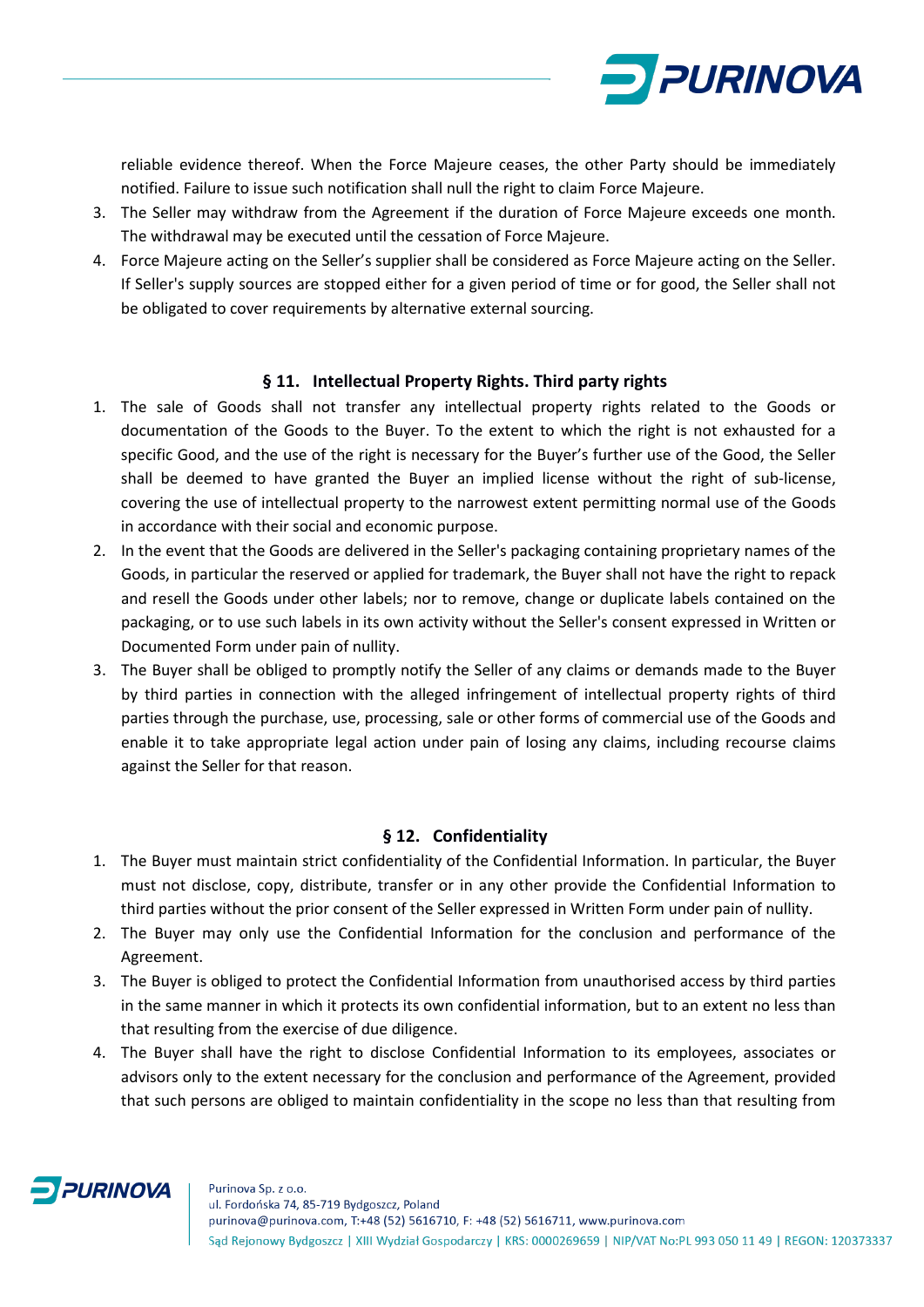

the GTCS. The Buyer shall be liable for the acts or omissions of such persons in relation to the Confidential Information as for its own.

- 5. The Buyer shall have the right to disclose Confidential Information if required to do so by applicable laws. The Buyer shall immediately notify the Seller of any request to disclose Confidential Information under the procedure indicated in the preceding sentence.
- 6. Confidential Information shall not include:
	- a) information obtained by the Buyer from third parties who had the right to possess and disclose such information,
	- b) information which is or becomes publicly available by any means without breaching an obligation of confidentiality.
- 7. At the Seller's request, the Buyer shall return the media containing the disclosed Confidential Information to the Seller and shall destroy the copies made. The electronic copies shall be destroyed permanently, i.e., in a manner not allowing for the recovery of the data.
- 8. In the event that the manner of producing the Goods, their composition or application constitutes a trade secret (*know-how*) or contains an unpatented invention submitted for patenting, the Buyer shall not decompile, disassemble or otherwise reverse engineer the Goods in order to obtain confidential information on the composition, application or manner of producing the Goods.
- 9. The obligation of confidentiality shall apply for a period of 3 years after the Buyer acquires the Confidential Information and thereafter until the Confidential Information ceases to remain confidential.
- 10. The provisions made in the GTCS shall not exclude the application of further reaching obligations with respect to the protection of confidential information and trade secrets provided for in the applicable legal regulations, in particular in the Act on counteracting unfair competition and in the Criminal Code Act.

#### **§ 13. Good Practices. Audits.**

- 1. The Buyer undertakes and declares what follows:
	- a) it conducts its business activity with respect to its employees' human rights and with respect to their labour rights, in particular it provides them with safe and hygienic work conditions,
	- b) it does not use child labour in its activity,
	- c) it carries out its activity in an ethical and honest manner, in particular with respect to fair competition and anti-corruption measures,
	- d) it carries out its activity with respect to the natural environment, in particular it uses the natural resources in a rational manner and ensures the safe handling of waste, emissions and sewage,
	- e) it does not use metals made from minerals or its derivatives sourced from conflict regions, which indirectly or directly finance or bring benefits to armed groups.
- 2. The Buyer shall enable the Seller or persons indicated by it to carry out audits, the scope and criteria of which shall be provided at the latest 2 weeks prior to the planned date of the audit. Within the audit, the Buyer shall provide the auditor with access to production facilities, the used procedures and employees.

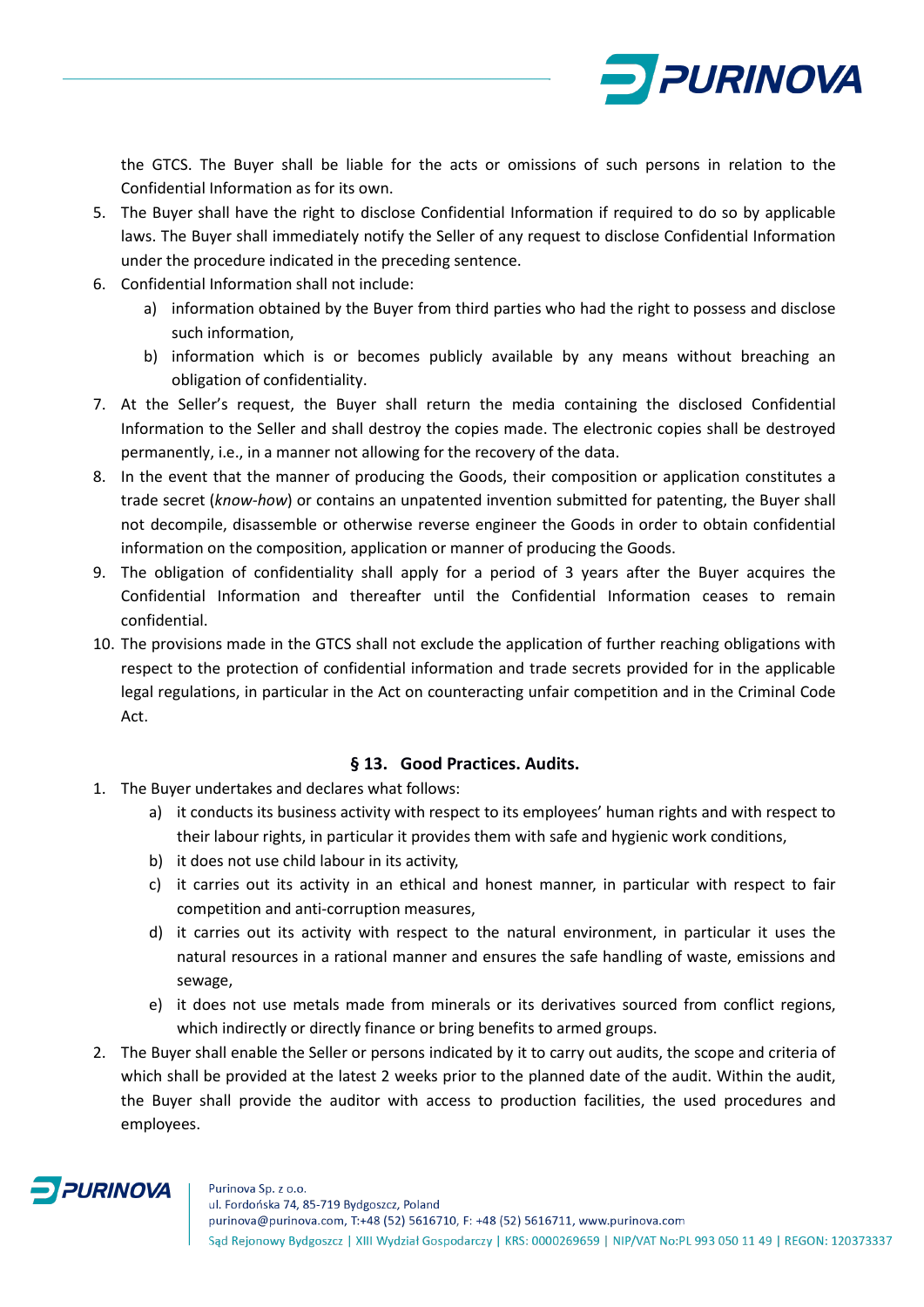

#### **§ 14. Individual Sole Traders.**

- 1. The provisions of § 7 item 4-10, 12-14 and 16 and the provisions which may be deemed unlawful within the meaning of Article 385<sup>1</sup> § 1 of the Civil Code, shall not apply to Individual Sole Traders under Agreements concluded after 1 January 2021.
- 2. Individual Sole Traders which have concluded a remote Agreement or an Agreement outside of the Seller's facility, has the right to withdraw from it within 14 days without stating any reason. The time limit for the withdrawal from the Agreement shall run after the Goods are accepted by the Individual Sole Traders or an appointed third person other than the carrier.
- 3. Individual Sole Trader shall have the right to withdraw from the Agreement by providing the Seller with a declaration of withdrawal. The declaration may be submitted on a form constituting Appendix no. 2 to the Act of 30 May 2014 on Consumer Rights. In order to meet the deadline, it is sufficient to submit a declaration prior expiry, e.g., to the following address: [cservice@purinova.com.](mailto:cservice@purinova.com)
- 4. The Seller shall immediately, however not later than within 14 days after receiving the Individual Sole Trader's declaration on the withdrawal from the Agreement, return all the payments made, including the costs of delivering the Goods. The Seller shall have the right to withhold the payment until the Goods have been returned or until proof of return has been provided to the Seller, whichever occurs first.
- 5. In the event that the Sole Proprietor using the right to withdrawal, has selected a method of delivering the Goods other than the cheapest method of delivery offered by the Seller, the Seller shall not be obliged to refund the incurred additional costs to the Sole Proprietor.
- 6. The Sole Proprietor shall return the Goods to the Seller immediately, however not later than within 14 days after it withdrew from the Agreement. Sending the Goods back to the Seller's address shall be sufficient to keep the time limit.
- 7. Individual Sole Trader shall be responsible for the reduction of the value of the Goods resulting from using them in a manner beyond necessary to determine the nature, features and functioning of the Goods.
- 8. The right to withdraw from the Agreement shall not be granted to a Buyer being a Sole Proprietor with respect to the Agreements:
	- a) in which the object of the service involves an unprocessed item, manufactured in accordance with the Individual Sole Trader's specifications or to satisfy his/her individual needs
	- b) in which the Goods is an item supplied in sealed packaging which, cannot be returned for health or hygienic reasons if opened after delivery,
	- c) in other cases, indicated in Article 38 of the Act of 30 May 2014 on Consumer Rights.

#### **§ 15. Applicable Law. Settlement of Disputes.**

- 1. GTCS, offers, Orders and Agreements are subject to Polish law and shall be interpreted in accordance therewith. United Nations Convention on Contracts for the International Sale of Goods shall not apply.
- 2. All disputes arising in connection with the offer, Order or Agreement, related in particular to the conclusion thereof, failure to perform, improper performance, expiry or termination shall be settled by a court having jurisdiction over the Seller's registered office. Without prejudice to the provisions of the



Sąd Rejonowy Bydgoszcz | XIII Wydział Gospodarczy | KRS: 0000269659 | NIP/VAT No:PL 993 050 11 49 | REGON: 120373337